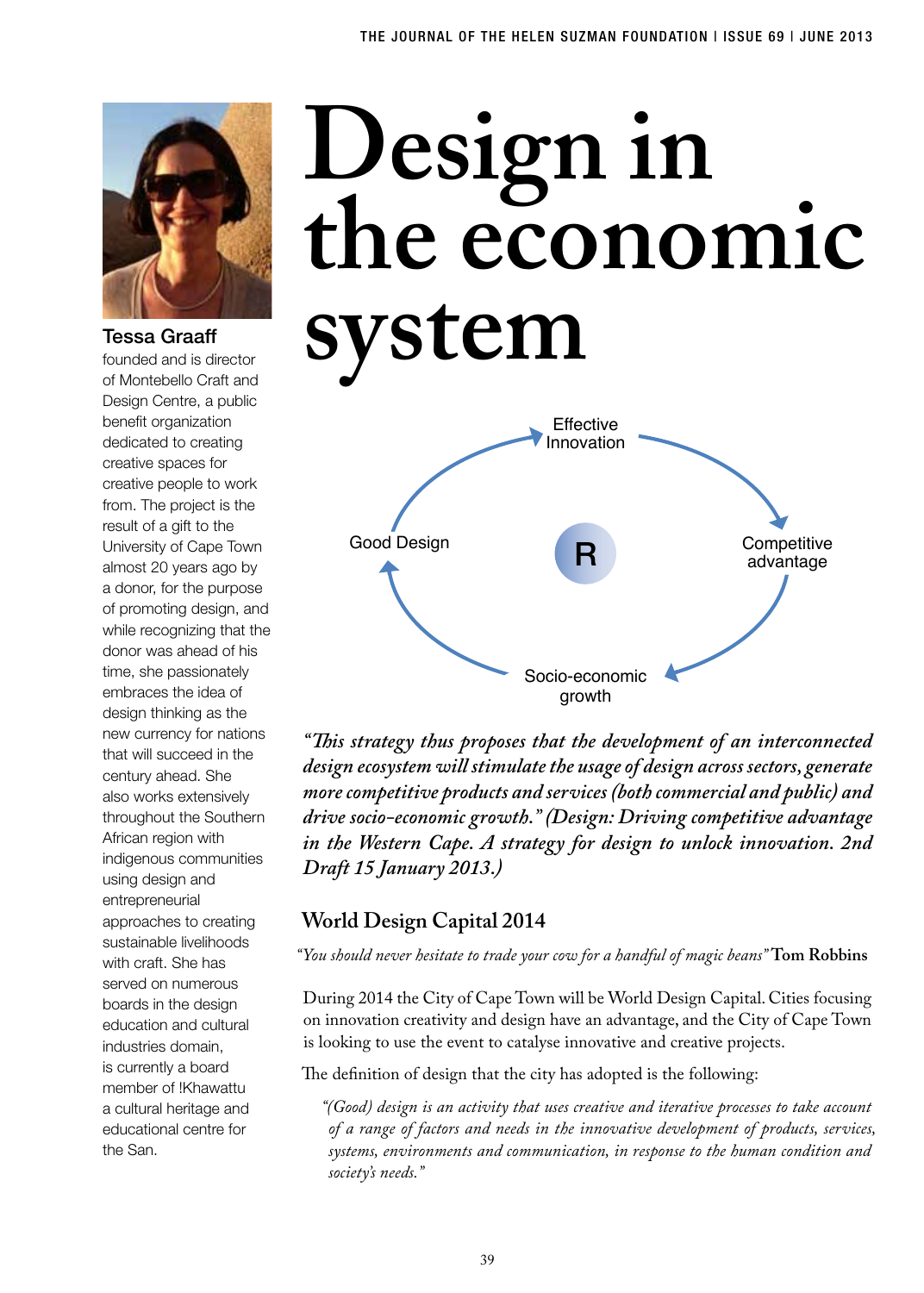

Helsinki.

# **Why Cape Town?**

The previous city to get the award was Helsinki, the sort of city one might expect to receive such an award steeped as it is in the design conscious culture of Northern Europe.

Why would Cape Town get such an award is the first question Capetonians ask when the subject of World Design Capital 2014 comes up. Was it the equivalent of a Black Economic Empowerment (BEE) deal? Did it have more to do with giving the city, as a gateway to Africa, the chance to start thinking about design and the benefits thereof, than any design excellence we might already have? We have great landscape, but can we claim a great city?

*So while the award may not be honouring us for our great architecture or solutions to low-cost housing, we can certainly claim history, heritage and a long relationship with design as our early ancestors shaped, possibly, some of the very first human tools.*

It is an early winter day in the coastal suburb of Llandudno, the slate grey green sea moves in towards the shore with its endlessly permeating pattern of swells and sprays of surf. Great banks of clouds gather and dissolve with the same endless permutations. The sky casting patches of light and shade. Large granite boulders glinting with quartz jut into the sea. These are some of the oldest boulders in the world. They form the edge of the back of one of the oldest mountains in world, known to the first people, as Hoerikwagga "the mountain in the sea", Table Mountain with its

surrounding coastline is one of the most iconic landscapes of any city in the world. It forms the heart of the city like an enormous cathedral would in a European city. Only it is a monument to the design of nature with its constant shaping by weather rather than the design of man.

From this landscape a number of aspects related to design and the city arise: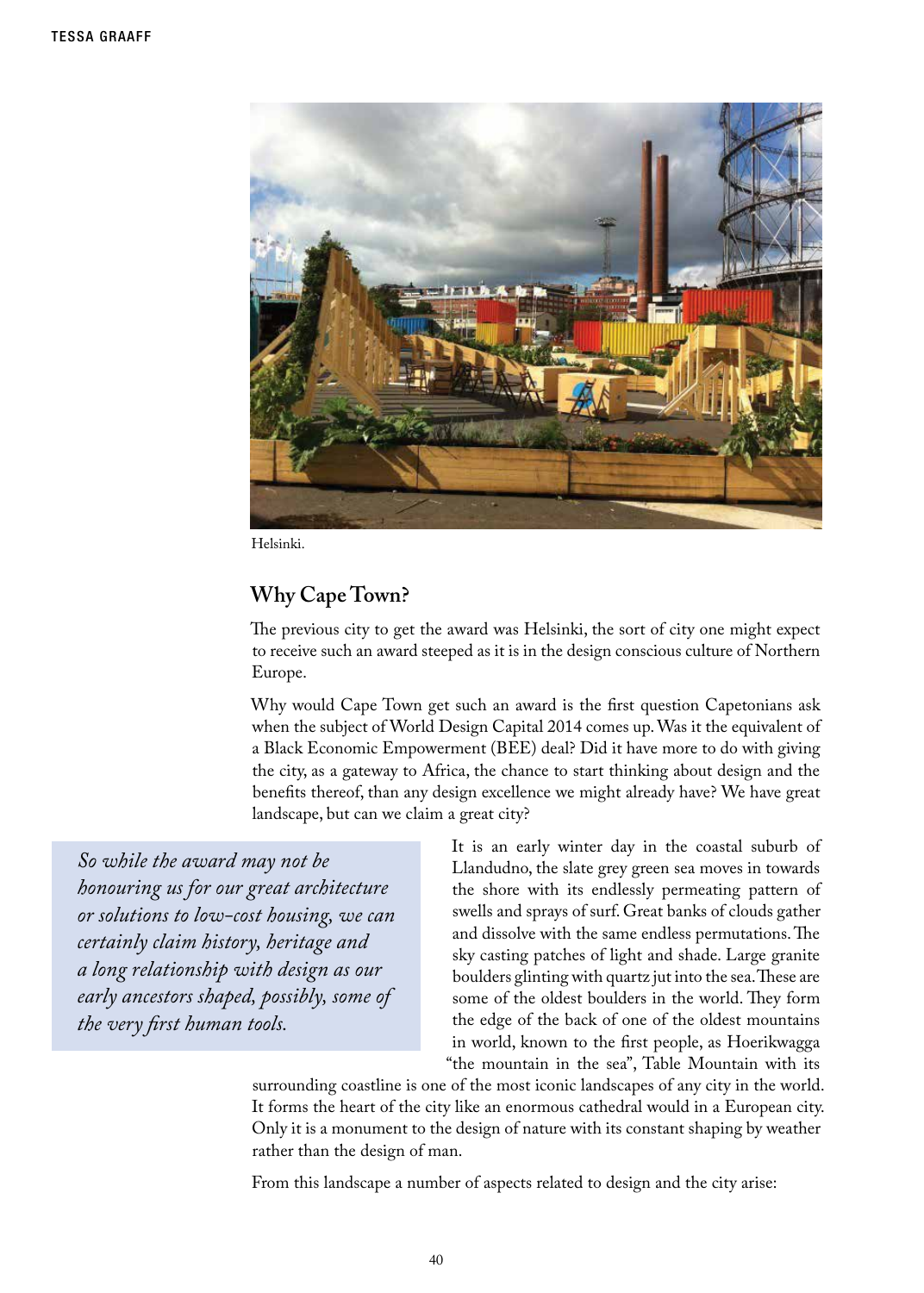#### *The design of nature*

The design of nature in relation to the city might be a good place to start Not only is the mountain the dominant natural design feature of the city, it is also home to the fynbos kingdom – the most variety filled of all the plant kingdoms on the planet. Design is a Darwinian process and diversity always creates the strongest ideas. Capetonians might do well to adopt this principle as a 2014 idea. Homage to nature and inspiration from nature.

#### *The origin of human design*

The mountain and its coastline are also probably one of the oldest sites of human habitation and one could argue the origin of early design with the stone hand tools, ceramic vessels and jewellery representing the beginning of design thinking. Products shaped by humans to be beautiful and useful. So while the award

*What is the x factor in generic terms that if understood could take the city and its inhabitants forward into a better future?* 

may not be honouring us for our great architecture or solutions to low-cost housing, we can certainly claim history, heritage and a long relationship with design as our early ancestors shaped, possibly, some of the very first human tools.

#### *Bad contemporary urban design*

What is so striking about the suburb of Llandudno settling into this glorious natural world is how ill considered the architecture is and how ill-fitting to its natural setting. Llandudno is one of the wealthiest suburbs of Cape Town and what is patently obvious from what my friend who lives there describes as "the appalling architecture" is that having money and resources is not enough. Not enough to create a good house, a good suburb or a good city. You cannot just buy good solutions, you need other considerations too. Money cannot buy taste as the old adage goes. "The houses in Woodstock are better" my friend from Llandudno goes on to say.

#### *Money but no love*

"There is lots of money but no love here" he also says. I find this a very interesting remark. I had never quite thought about it like that. Is it possible that we could think of good design as that human process of making that is imbued with love – with consideration for the natural environment and its human interface.

#### *Wisdom versus resources*

So a consideration in design is the consideration of the wise use of resources. If even the rich of Llandudno cannot get it right, what of the huge concerns facing a city that is mostly made up of poor people? A city often dubbed "The tale of two cities" to describe the very different lifestyles of its inhabitants – one of the most unequal societies on earth. Yet from a design perspective the challenges are the same – to design with care and to use resources wisely towards meeting human needs while respecting the environment.

#### **Design as a generic idea**

"Design is not just what it looks like and feels like. Design is how it works"1

What then are the components of the design process? What is the x factor in generic terms that if understood could take the city and its inhabitants forward into a better future? The thing about thinking of design in generic terms is that it is not just about designing a city, it is personal too. Designing a better life has the same principles as designing a better city.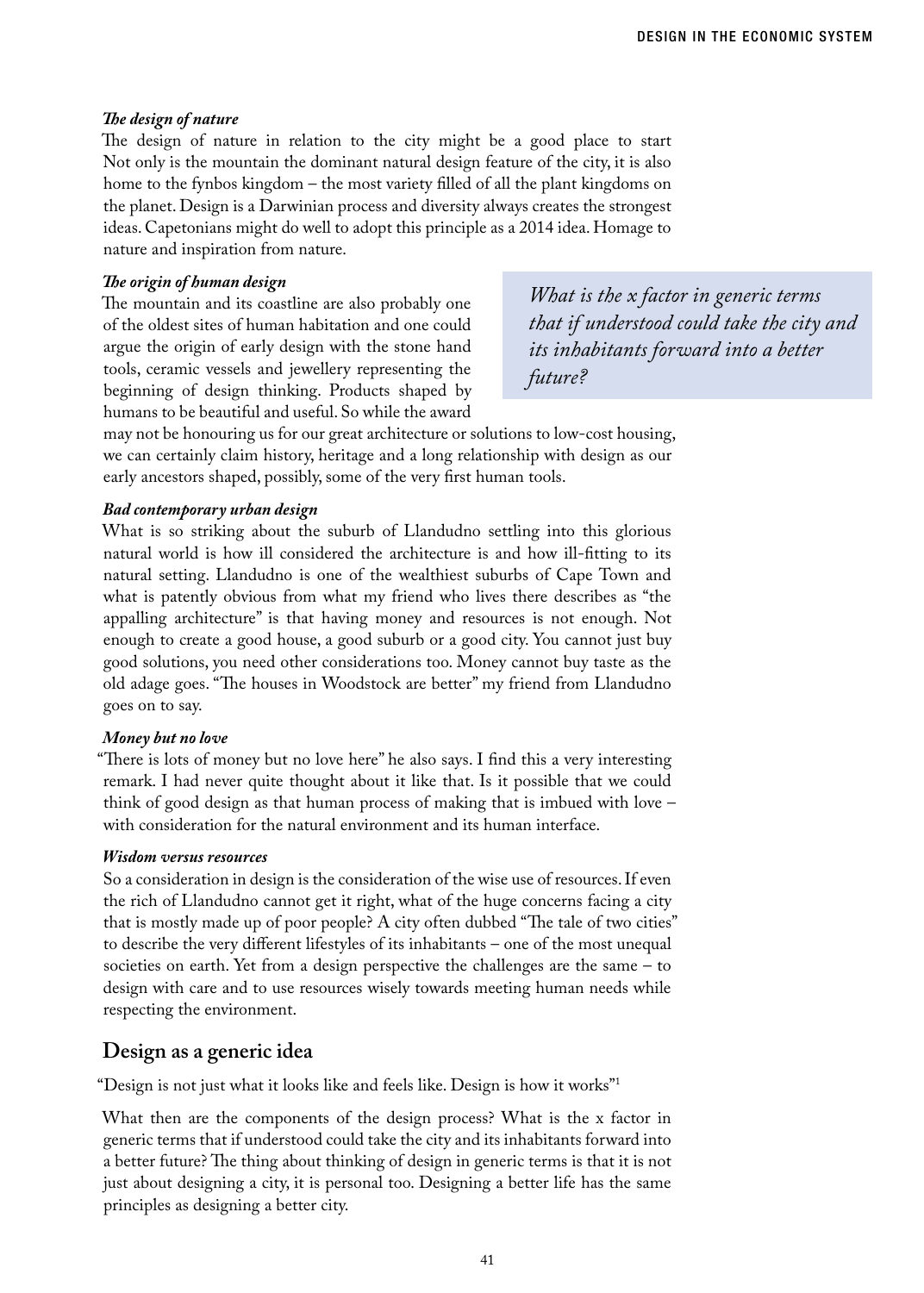In a commencement speech given at Berkley's Graduate School of Information Tim Brown CEO at IDEO, gives some advice on how to design your life. As a designer he was taught how to use his skills to create products that were more attractive, easier to use and more desirable, and spent the first few years of his career "doing exactly that"2 only to find most of them obsolete within a few months or years and now occupying landfill. He considered himself fortunate to discover that he could apply the same sort of skills to many other problems. "Problems that if solved might have greater impact on the world".<sup>3</sup> As there is not much we can do about the rate of change in the world, he believes a better investment is to prepare for it.

*But I think the principles' of design thinking might help you create a life that is more rewarding, interesting, creative, and perhaps more meaningful".* "I am not going to paint some beautiful detailed picture of a perfect life that you might wish for. Designers sometimes do that. We create a perfect picture of a possible future. We hide it under a metaphorical black cloth and "ta-da "! We pull off the cloth and expect the audience to swoon in wonder. We then expect our clients to go and perfectly execute our vision. And

while it may be possible to approach the design of a car or a house that way, it isn't appropriate when designing one's life. But I think the principles' of design thinking might help you create a life that is more rewarding, interesting, creative, and perhaps more meaningful".4

"Here are a few things you might think about" he goes on to say, and suggests the following:

#### *Don't ask what – ask why?*

Designers have a habit of being awkward on this subject he says. They ask, why is this even the right question. Solutions flow from questions so getting the questions right before creativity is invested in.

#### *Open your eyes*

Re-look at things with fresh eyes. Ask questions about everything. "Good design thinkers observe" and he goes on to say "Why are man hole covers round? Why do I dress this way to go to work? How do I know how far back to stand from the person in front of me in the line? What would it be like to be colour blind? You will be shocked how inspirational it is to look at mundane things.<sup>5</sup>

#### *Make it visual*

"Being visual allows us to look at a problem differently than if we rely only on words or numbers" he says.<sup>6</sup>

#### *Build on the ideas of others*

"Great ideas evolve. They do not spring fully formed in the mind of geniuses" is another of his tenants.7

#### *Demand options*

Think of multiple solutions that can compete with each other, the same principle of biodiversity seen in nature and its extraordinary display in the Cape fynbos plant kingdom.

#### *Balance your portfolio*

Finally he suggests that you keep a record. Document the process in whatever form it takes, sketches, writing, videos, photos etc as it unfolds. It is your own reflection of your own life. What you do and what you stand for will become more conscious.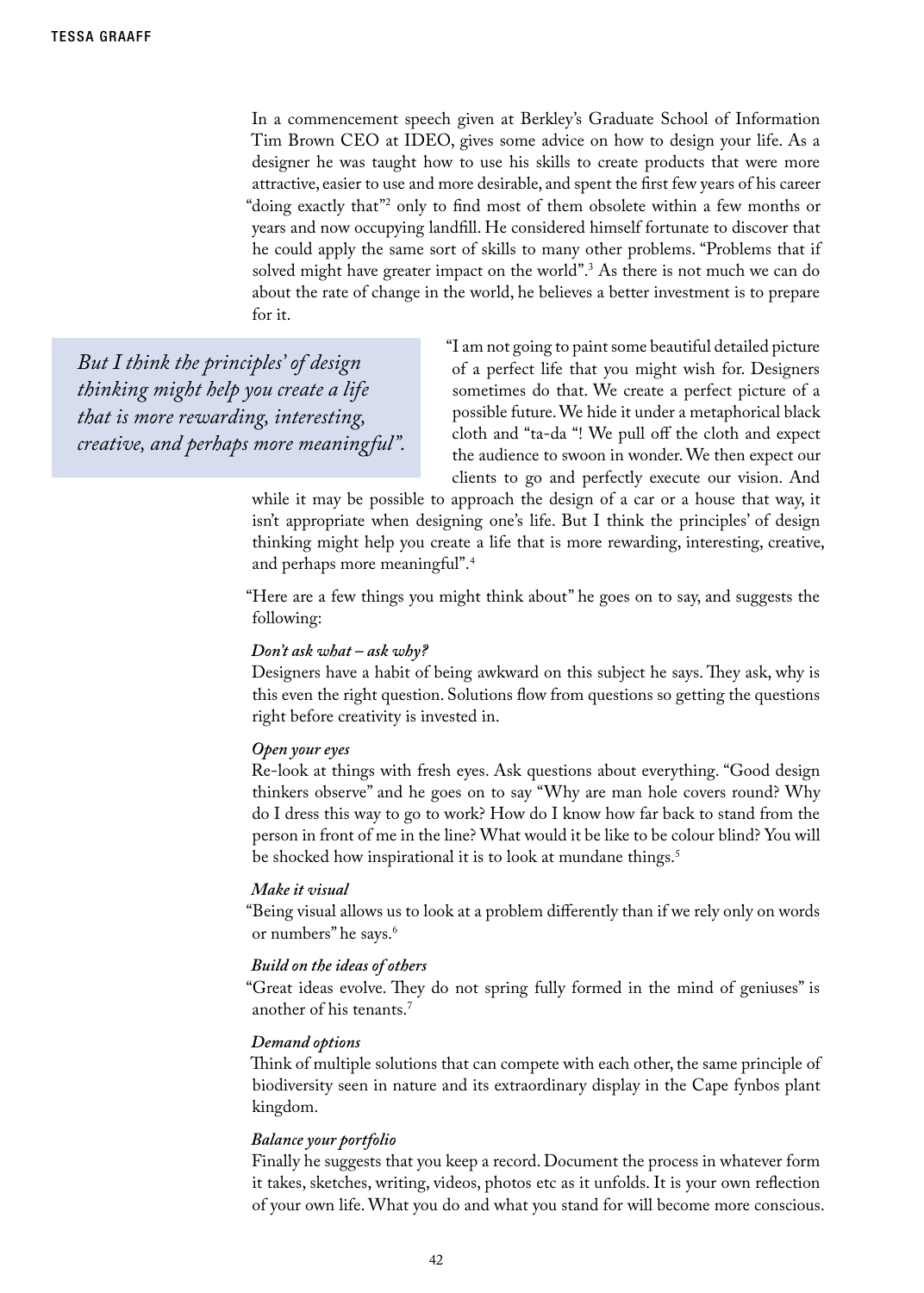What this all adds up to is a more mindful way of being.

"Dan Pink talks about being mindful as a strategy for reaching the right balance between actively affecting your future without trying to achieve a futile level of control. I think that mindfulness is at the heart of design and that's why I think it is possible to design a life".8

*"… and while some may see them as the crazy ones, we see genius, because the ones who are crazy enough to think that they can change the world, are the ones who do".*

So it starts with the way individuals allow themselves to be and the way workplaces and institutions create the space and respect that allows these qualities to develop and be rooted in their ways of doing things.

Steve Jobs of course has the last word to say on this:

"Here's to the crazy ones, the misfits, the rebels, the troublemakers, the round pegs in the square holes... the ones who see things differently – they're not fond of rules – You can quote them, disagree with them, glorify or vilify them, but the only thing you can't do is ignore them because they change things... they push the human race forward, and while some may see them as the crazy ones, we see genius, because the ones who are crazy enough to think that they can change the world, are the ones who do".9

# **Back to Cape Town**

The purpose of the design strategy that has been developed "is to unlock in the Western Cape the globally recognised potential of design to play a role in economic development by embedding design processes in business and organisational practices across sectors."10

The award offered by ICSID ( International Council for the Society of Industrial Designers) is really nothing more than a bag of magic beans. It does not offer anything more than a cluster of ideas around the notion of design and what design can do to help manage the issues cities deal with, and, being in the world spotlight for the year. helps to provide focus.

While this may not seem like much, it is in fact a very powerful idea that any city would do well to embrace. Design can be a powerful tool for change and betterment within a city.

Most of the issues that cities work with can in fact be seen as design problems for which design thinking and methodologies can help to find new or better solutions.

Housing, public open space, transport, service delivery, street lighting and park benches, drain covers and the distribution of libraries are all design problems.

The magic beans in the bag could then be described as the where with all of working with what is at hand to conjure, to invent, to innovate, to create, to conceive, to plan and to realize in such a way as to shape and form ourselves and our city for the better.

The award to Cape Town focuses the City then on innovation, creativity and design. With the main objectives being:

• Support by establishing mechanisms and pilot projects to build the design infrastructure and create an enabling environment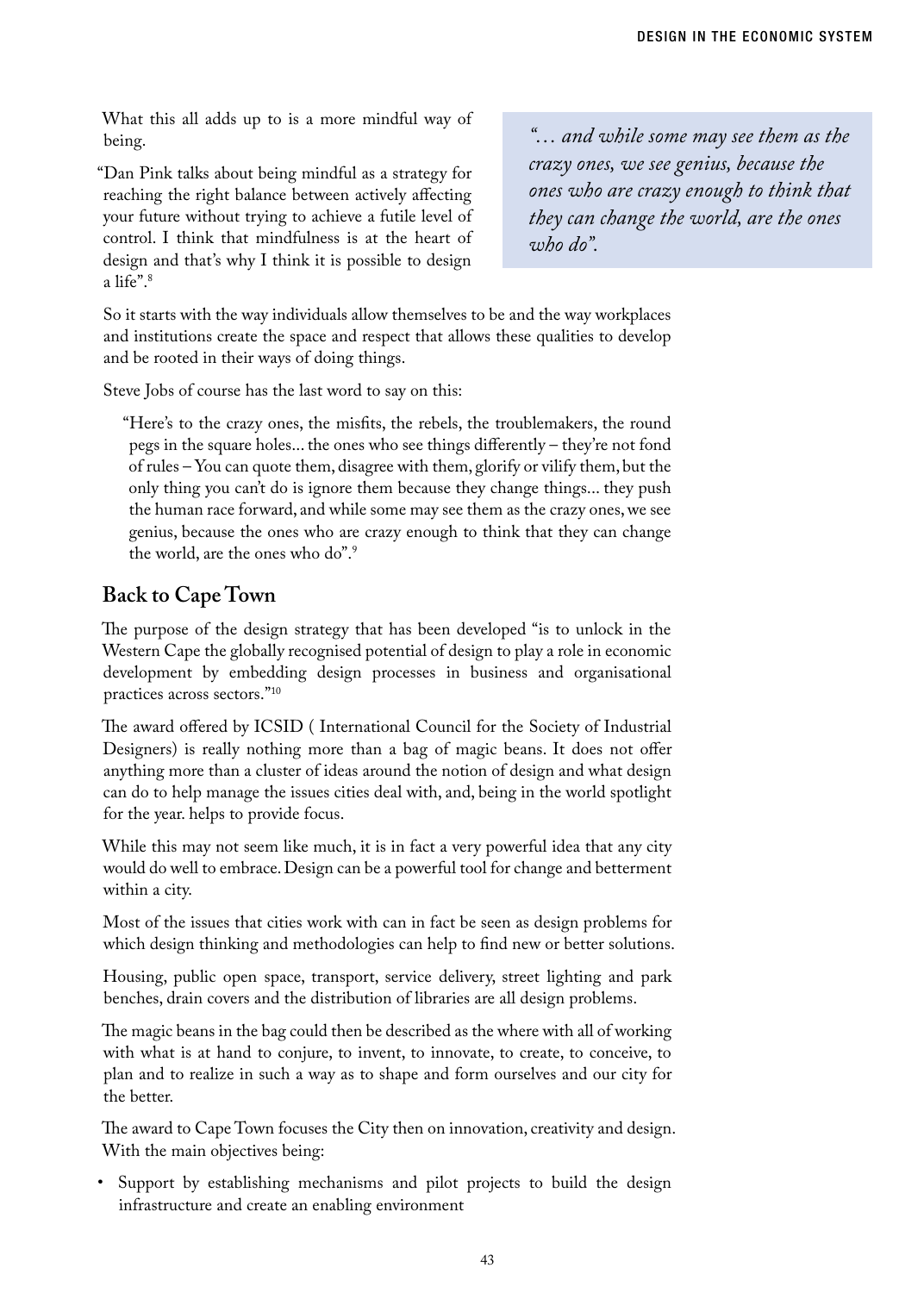

- Promotion by building a strategy to market and promote design competencies and its value as a tool for innovation and competitive advantage
- Education by developing a design education strategy for the WC that meets current and future needs of sectors

World Design Capital 2014 has adopted four themes for the event. The themes, whatever they are interpreted to mean, are:

- African Innovation. Global Conservation
- Today for tomorrow
- Beautiful Spaces. Beautiful Things.
- **Bridging the Divide**

*But I think the principles' of design thinking might help you create a life that is more rewarding, interesting, creative, and perhaps more meaningful".* Over 570 submissions have already been submitted for consideration to the team of appointed curators and The Bank, a collaborative design space between Harrington and Canterbury Streets, has become the hub for the evaluation of these projects. The space known as the Bank Canvas, previously used as a workshop, exhibition and storage area, has now been

re-purposed as the Curator's Hub where the blank canvas of possibility will start to unroll.

The City has appointed Alayne Reesberg as the Chief Executive Officer of Cape Town Design the World Design Capital's (WDC) implementing agency to work closely with Richard Perez, the City of Cape Town's WDC director. She wants the accolade to spotlight Cape Town's design community, showcasing local innovation on the international stage.

While this is worthwhile, I see the award as something different. I see it as honouring our potential to be a great city. I do not think we are one yet.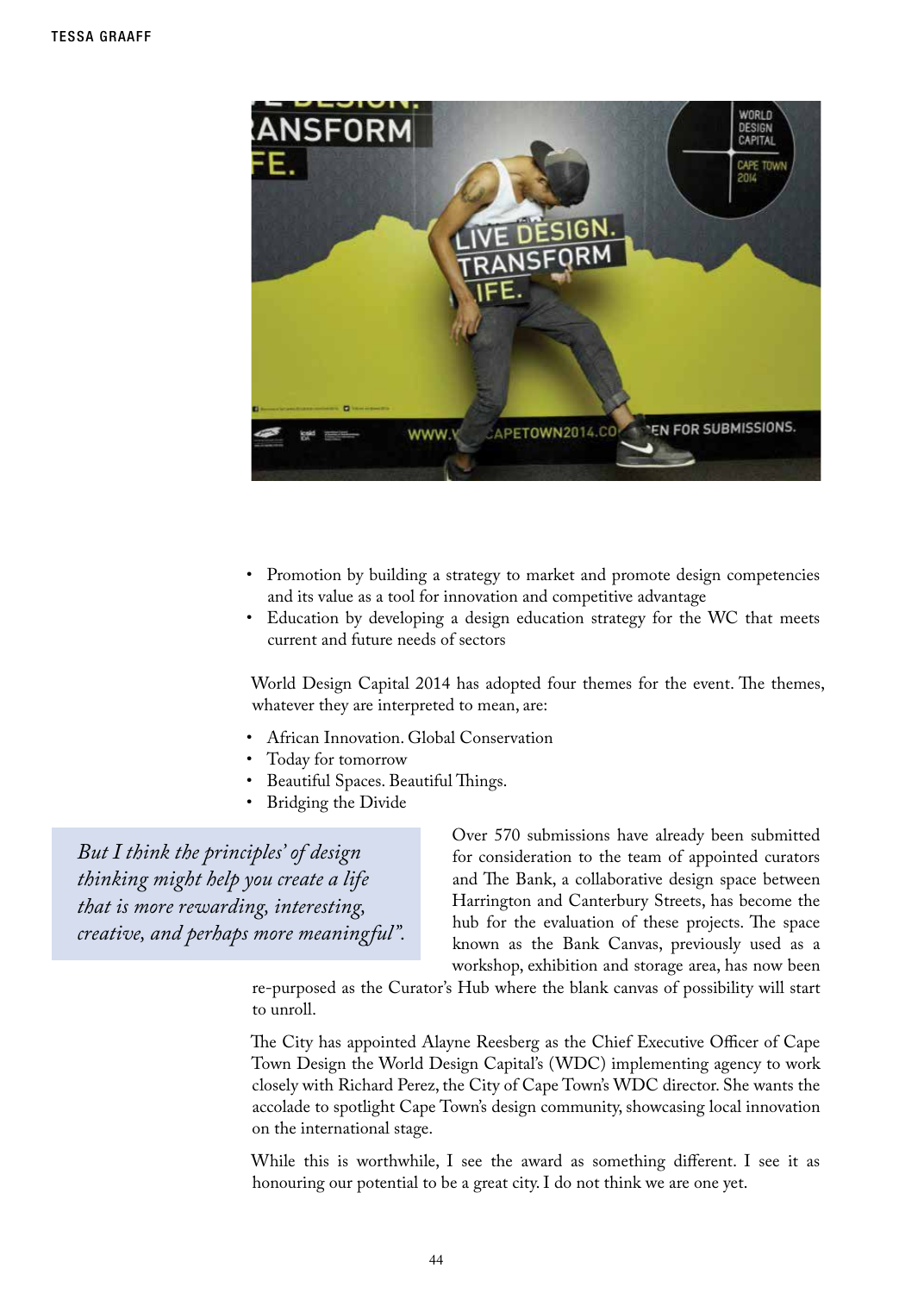# **What of the future**

On the foreshore is a freeway built in the 1970's. There is a bridge that was never completed which has become something of a landmark. It starts and then just stops in midair. The official explanation was that there was just no traffic demand for the additional flyovers and that the cost of finishing them could not be justified. As a symbol of ridiculously poor past planning and future potential it will be interesting to see what ideas are put forward for it during 2014. UCT engineering

*… the Conference is seen as an opportunity to explore the latest facts and findings on the creative industries in Africa, and the huge potential of the industry to create jobs and help the sustainable development of the continent.*

and built environment students have adopted it as a World Design Capital 2014 project that will consider the needs and priorities of city residents. So watch this space.

In the build-up to 2014 the City is also planning an African Creative Economy Conference in October this year (2013). In response to research which indicates that only 1% of the global creative economy is represented by Africa, the Conference is seen as an opportunity to explore the latest facts and findings on the creative industries in Africa, and the huge potential of the industry to create jobs and help the sustainable development of the continent.

The strategy sees potential projects that will leverage the event in the following areas:

**Export Visual Communication Services** 

Marketing and selling visual and communication design capabilities internationally – setting up Cape Metro as a one-stop-competitive-shop for all branding and marketing needs

- • **Entrench design in agri-food industry** Building collaborative projects with agri-industry in food products, food packaging and food processing materials.
- • **Design and film collaboration**

Researching and assisting in building the film industry "by investing in and up-skilling the various design disciplines that interlink into film production. Initially research in the types of films planned in South Africa and determining which areas could benefit the most by design disciplines."<sup>11</sup>

- • **Alternative and green energies** Determining design's potential in alternative and green energies and involving design in current projects.
- **• Fast-track Cape Town Spatial Development as 24-hour city** Collaborating with and building spatial design projects that enhance the Cape

Metro's capabilities and user-experiences.

**Service** Design

Developing capability in services design. The My City is an example of a potential an pilot project.

• **Quality of Life & Sustainable development**

Systems design or systems thinking projects could assist government in resolving real social issues that would help give 2014 a higher profile in terms of what design can do for quality of life.